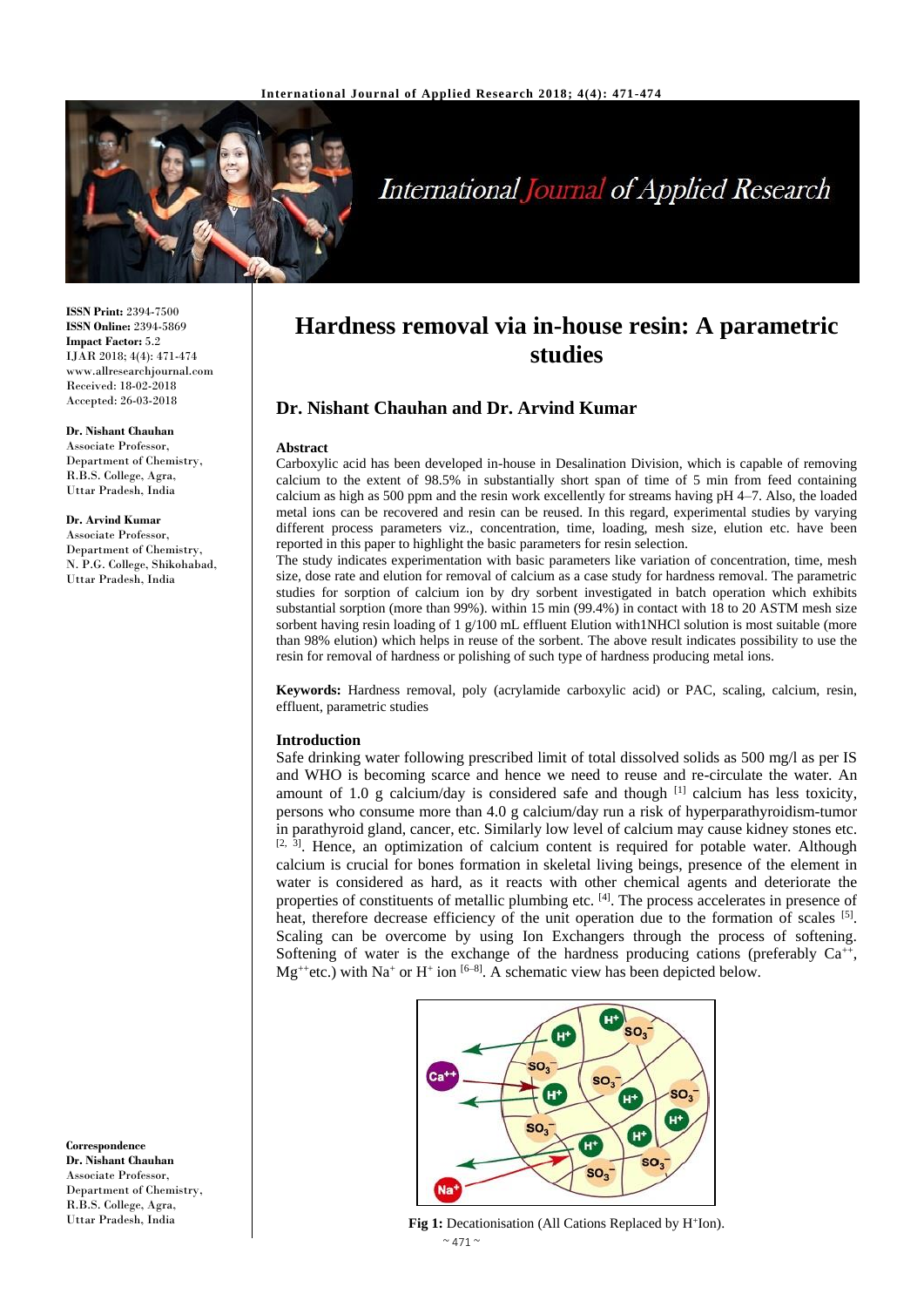The cation exchange reactions will be:

n  $R^X^+ + M^{+n}$   $\longrightarrow R_nM + n X^+$ 

After ion exchange, the functional groups capture  $M^{n}$  (Ca<sup>++</sup> or Mg++) and Na<sup>+</sup>or H<sup>+</sup> ions are released into matrix. Based on this, a novel three dimensionally cross-linked chelating resin is prepared and used which is faster, safer and prepared in more environmental friendly techniques for hardness removal, toxic, heavy metal ions removal, spillage clean up, metal ions pre-concentration for instrumental analytical purpose  $[9, 10]$ . In this paper, experimental studies of the performance of anin-house developed chelate group containing resin (polyacrylamide carboxylic acid PAC resin) by varying different process parameters *viz*., concentration, time, loading, mesh size, elution etc. have been stated.

#### **Resin Properties**

Functional group: Carboxylic acid Particle size range: 0.3 to 1.2 mm Operating pH range: 0 to 14 Resistance to chemicals: Good Moisture holding capacity: 48–54% Rising space:  $75\%$  of bed depth  $^{[11]}$ 

#### **Experimental**

# **Materials and Equipment's Used**

Chemicals such as calcium carbonate, hydrochloric acid, sulfuric acid, tartaric acid, citric acid, nitric acid have been used without purification. In house prepared dry chelate resin is used during experiment. Filtrate and elute are analyzed by titration and AAS methods.

#### **Acids:**

Hydrochloric acid, Sulfuric acid, Nitric acid, Tartaric acid, Citric acid of desired concentrations are prepared and acidities are checked by pH meter.

Calcium carbonate of required quantity is weighed and diluted in double distilled water up to desired concentration. Sorbent is dried at 100 °C in a hot air oven to remove residual water, then crushed, sieved and weighed according to the amount required.

## **Procedure**

A certain amount of resin is weighed and contacted with the feed solution of certain concentration for a definite time period. After that, it is filtered. Loaded sorbent is retained on the filter paper and filtrate is taken into sample bottle. Feed and filtrate are analyzed with AAS.

#### **Parameter Studied Uptake**

Uptake of calcium ion by the sorbent is calculated by carrying out mass balance of the calcium:  $Q = [(C_1 - C_2) \times$ V]/m

### **Percent Absorption**

Percentage absorption of calcium by the sorbent is calculated as: % absorption =  $[(C_1-C_2)/C_1]$  x100

#### **Extraction Procedure**

The metal ion loaded sorbent was placed in the elution medium of certain volume and stirred for 3 h at room temperature.

#### Amount of metal ion

Elution ratio= eluted to the elution medium  $x$  100 Amount of metal ions sorbed onto the elution medium

where,  $C_1$ = initial concentration of the metal ion solution;  $C_2$  $=$  equilibrium conc.; V= volume of the feed solution; m= mass of the adsorbent;  $Q=$  uptake (mg/g of sorbent).

# **Results and Discussion Effect of Concentration Variation**



**Fig 2:** Effect of Sorption by Resin with Concentration Variation.

Effect of concentration is found by loading 1 gm. of resin with varying concentrations of calcium from 100 ml. of calcium feed solution. The batch set-ups of the resin dipped into the solutions are kept overnight for equilibration and then filtered. Filtrates are analyzed by AAS [9].Figure 2 shows the effect of calcium ion sorption with respect to variation of calcium ion concentration in feed solution. Percent sorption shows a steep increase up to 99.6% and then plateaus off. A marginal variation in the percent

sorption from 99.6 to 99.8% w.r.t. the concentration of the influent 50 to 194 ppm respectively indicates substantial calcium uptake by the sorbent and the equilibrated value at the end of this curve is well above 99.5% which has been taken for the further parametric studies.

## **Effect of Time Variation**

Time variation study conducted with confirmed equilibrated value of calcium (which is approximately 200 ppm)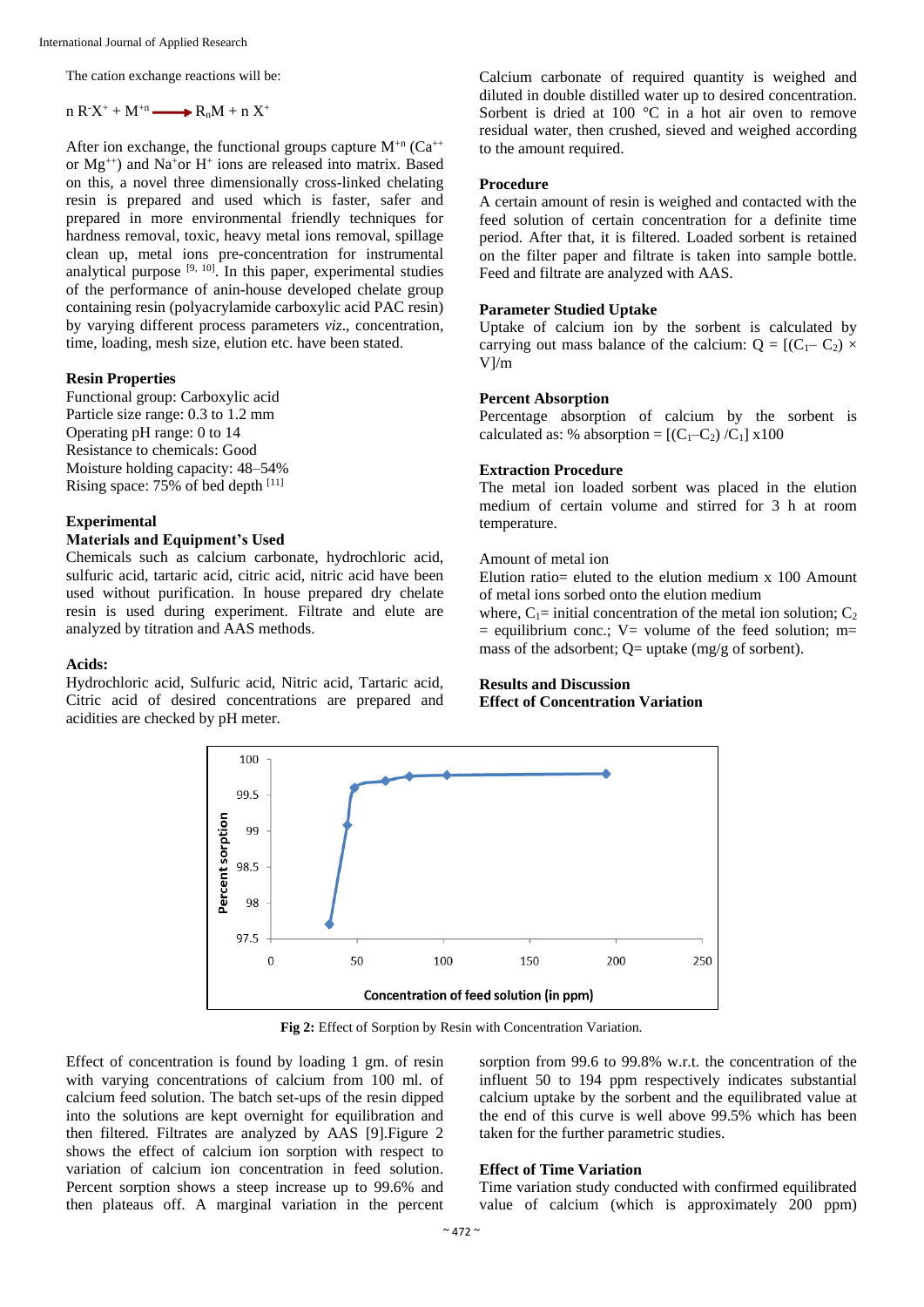containing feed solution for 5 min  $[12]$ , 10 min  $[13]$ , 15 min  $[14]$ , 1 h  $[15]$ , 2 h  $[16]$ , 4 h  $[17]$ , 8 h  $[18]$  time interval respectively by loading 1 g sorbent in 100 mL feed solution. Immediately after the above mentioned time, solutions were filtered to separate loaded sorbent, filtrate. (Samples were analyzed by AAS. 1, 2, 3, 4, 5, 6, 7 in abscissa; denotes 5 min, 10 min, 15 min, 30 min, 1 h, 2 h, 4 h, respectively).



**Fig 3:** Effect of Sorption by Resin with Full Scale Time Variation.

In Figure 3,sorption percentage with respect to time interval shows an optimized value of 99.4% within 15 min. Although, beyond 15 min sorption percentage increases but after this time period; sorption percentage had not increased so substantially. Therefore, 15 min time was considered as sufficient time for desired sorption.

## **Effect of Mesh Size Variation**

The dried resin is sieved through 10 ASTM, 16 ASTM, 18 ASTM, 20 ASTM and 30 ASTM mesh size sieve to obtain a definite fraction of sorbent for the study of mesh size variation. 0.5 g of each mesh size for 50 ml in 194 ppm feed solution was kept separately for 1 day equilibration, then filtered and analyzed. The bar diagram of this Figure 4 indicates calcium removal with respect to 10 ASTM, 16 ASTM, 18 ASTM, 20ASTM, 30ASTM mesh sized sorbent that sorbed 95, 98.68, 98.72, 98.9 and 99.2%, respectively.



**Fig 4:** Percent Sorption in Mesh Size Variation.

In this regard, Figure 4 showed that resin in between 18 and 20 ASTM mesh size is more effective for desired purpose.

#### **Effect of Dose Rate Variation**

Loading of sorbent plays an important role to optimize the safe disposal of desired outlet concentration. A 100 ml calcium containing solution of 194 ppm was contacted with 0.25, 0.5, 0.75, 1, 1.5 and 2 g of sorbent in separate conical

flask and equilibrated for 24 h and then filtered. Filtrate was collected in sample bottles and analyzed. Figure 5 illustrates the effect of dose rate variation/loading of sorbent with respect to calcium. Initially, with increased amount of sorbent, calcium sorption percentage also increases. Hence, it can be observed that 1 g resin for 100 mL solution was enough to reach the equilibrium for sorption of calcium.



**Fig 5:** Percent Sorption in Dose Rate Variation

#### **Elution**

In this study, 2N, 1N, pH-1, pH-2, pH-3 HCl solutions are contacted with loaded sorbent separately, and 98.8, 98.7, 96, 94.1 and 93.7% calcium removal are found in the elute. From the study, a comparison bar diagram (Figure 6) is drawn and 1N hydrochloric acid solution has been selected. As for 2N hydrochloric acid solution degradation of the matrix is more. 1N hydrochloric acid is considered for further elution.



**Fig 6:** Calcium Elution with Variation in Acidity

#### **Conclusion**

Presence of high amount of calcium and/or magnesium makes the water hard as these ions in water react with other chemical agents and constituents of metallic plumbing etc. The process accelerates in the presence of heat. It decreases the efficiency of the unit operation due to the formation of scales. Hence, scaling is the main issue for which hard water is required to be treated or polished. De-mineralized water finds wide application in the fields of steam generation plant, high-pressure boiler feed, power-production plant, process plant, cooling systems, steel mills, refineries, petrochemical complexes, hydrometallurgical, metals finishing etc. The high-purity water from a de-mineralized plant is typically used in computer chip, micro-electronics, semiconductor industries. A highly efficient resin Polyacrylamide